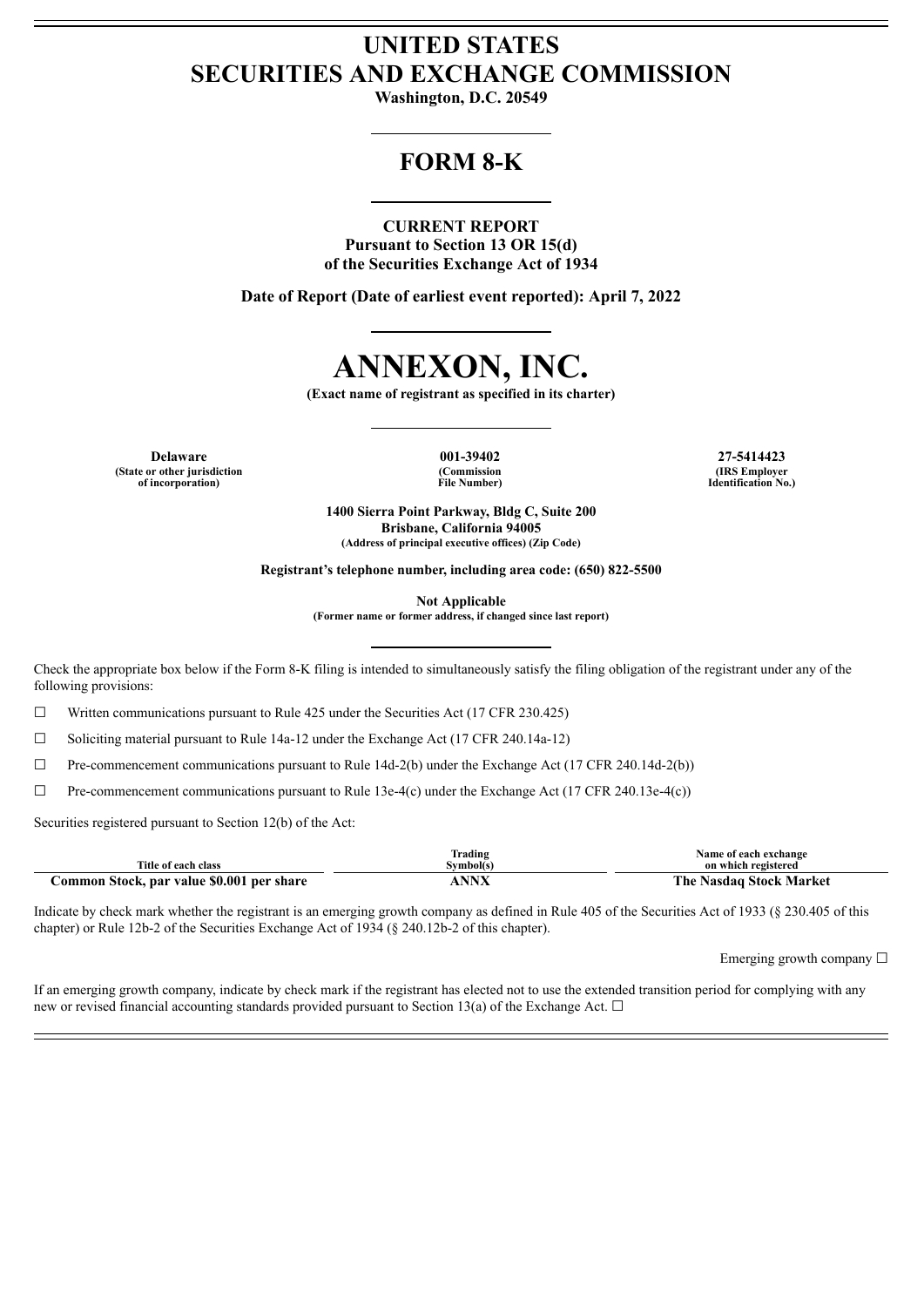# **Item 8.01 Other Events.**

On April 7, 2022, Annexon, Inc. announced the completion of enrollment in the Phase 2 ARCHER trial evaluating its anti-C1q candidate, ANX007, in patients with geographic atrophy. A copy of the press release announcing the interim data is filed as Exhibit 99.1 hereto and is incorporated by reference herein.

# **Item 9.01 Financial Statements and Exhibits.**

| Exhibit No. | Description                                                 |
|-------------|-------------------------------------------------------------|
| 99.1        | Press Release dated April 7, 2022.                          |
| 104         | Cover Page Interactive Data File, formatted in inline XBRL. |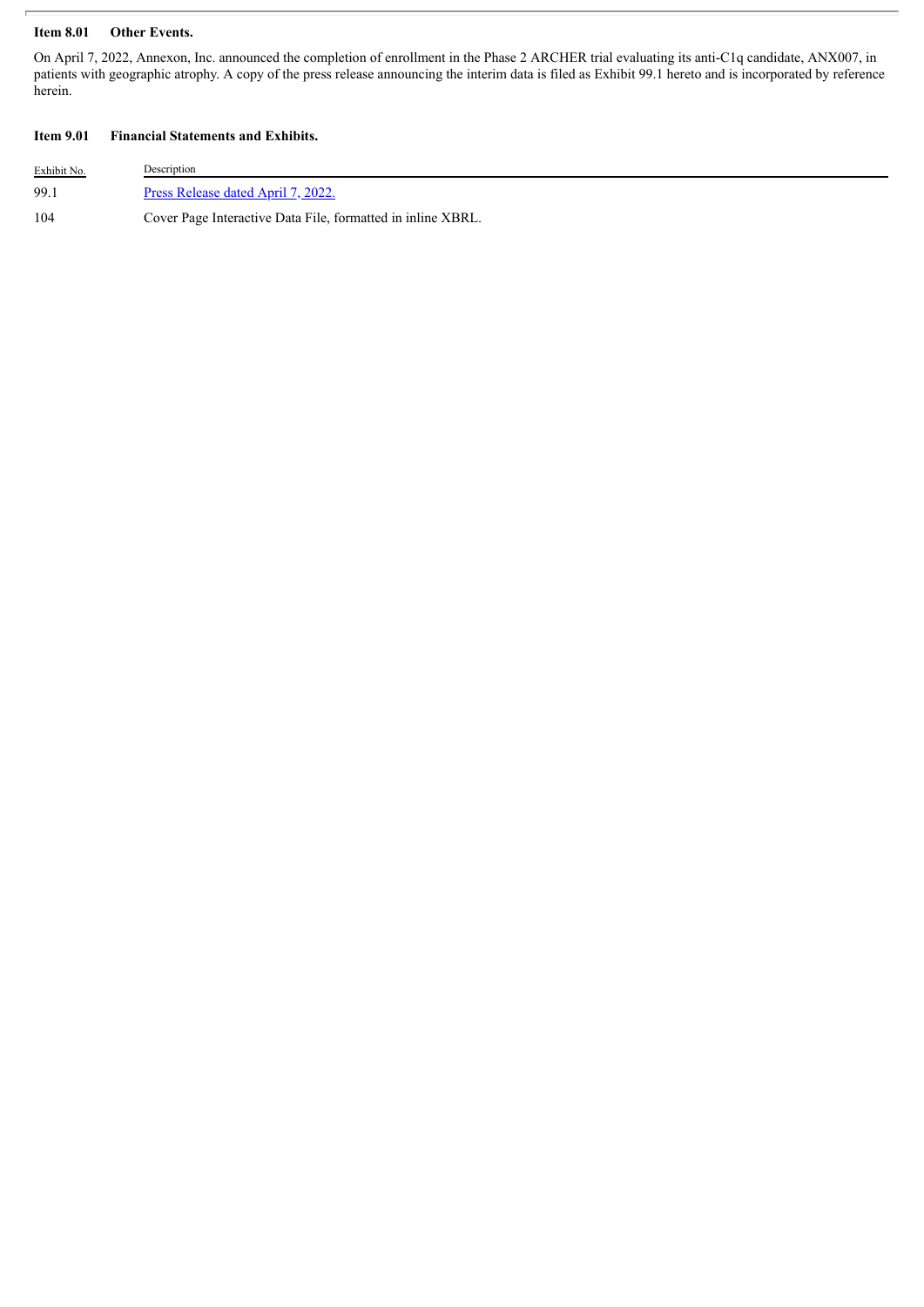**SIGNATURES**

Pursuant to the requirements of the Securities Exchange Act of 1934, as amended, the registrant has duly caused this report to be signed on its behalf by the undersigned hereunto duly authorized.

Dated: April 7, 2022 **Annexon, Inc.**

By: /s/ Jennifer Lew

Jennifer Lew Executive Vice President and Chief Financial Officer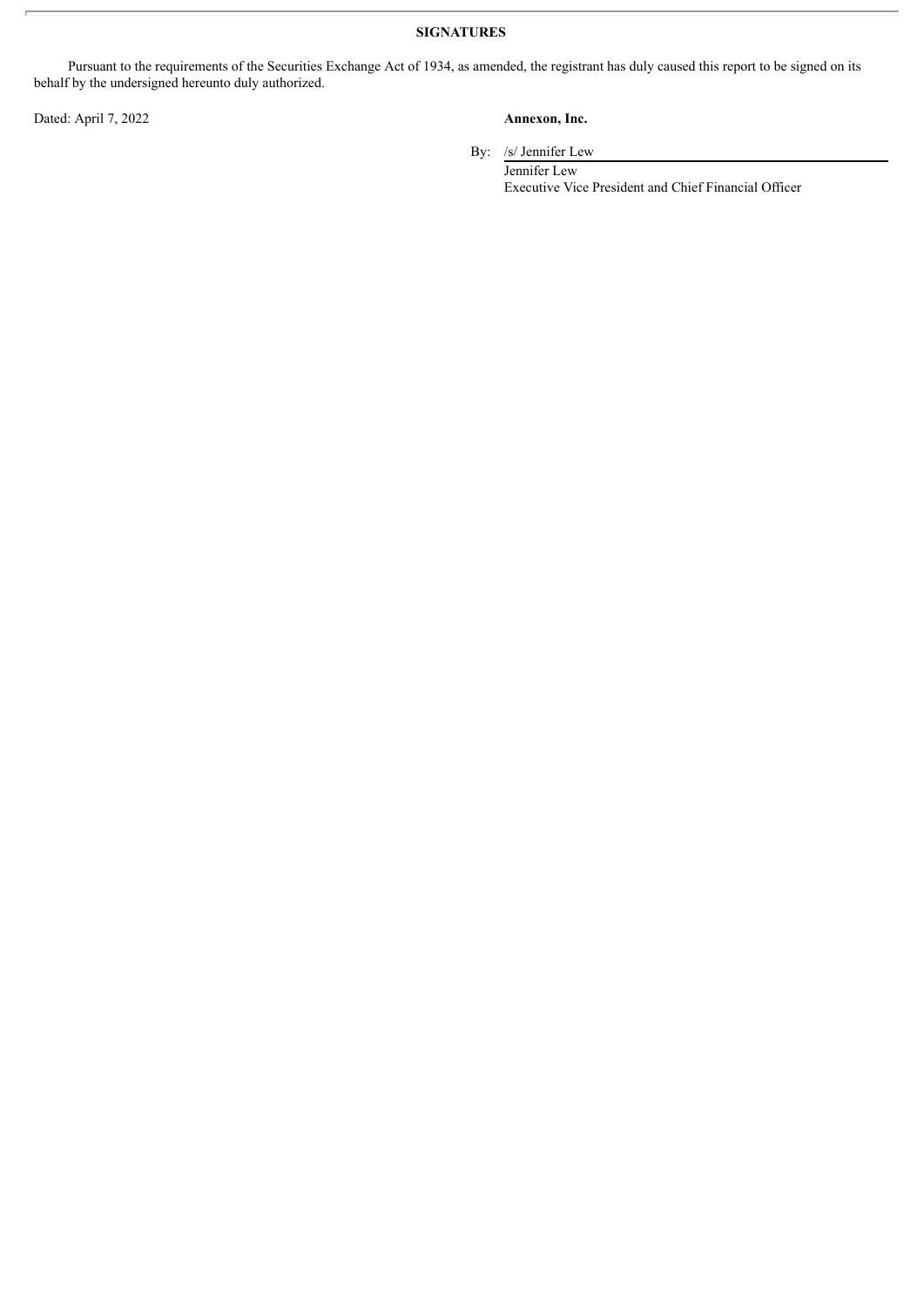

## <span id="page-3-0"></span>Annexon Biosciences Completes Enrollment in ARCHER Phase 2 Trial of Novel C1q Inhibitor, ANX007, in Patients with Geographic Atrophy

### *Topline ef icacy and safety data expected in first half of 2023*

**BRISBANE, Calif., Apr. 7, 2022** - Annexon, Inc. (Nasdaq: ANNX), a clinical-stage biopharmaceutical company developing a new class of complement medicines for patients with classical complement-mediated autoimmune, neurodegenerative and ophthalmic disorders, today announced the completion of enrollment in the Phase 2 ARCHER trial evaluating its anti-C1q candidate, ANX007, in patients with geographic atrophy (GA). Annexon plans to report topline data on the primary endpoint in the first half of 2023, following 12 months of treatment, with full data expected after the conclusion of the six-month off-treatment period.

GA, also known as atrophic age-related macular degeneration (AMD) or dry AMD, has a genetic link to aberrant complement activity and can lead to blindness caused by damaged and dying retinal cells. Currently, there are no approved treatment options to prevent the onset or progression of GA. It is estimated that one million people in the United States and three million people globally suffer from GA. ANX007 is formulated for intravitreal administration and purposefully designed for localized inhibition of C1q and the classical cascade. In a Phase 1b trial, ANX007 was well-tolerated and demonstrated full target engagement and inhibition of C1q in the eye for at least four weeks.

"We are very pleased to have completed enrollment in our ARCHER trial ahead of schedule, which is a testament to the strong efforts by our team and the enthusiasm among patients and their treating physicians for a novel treatment," said Douglas Love, Esq., president and chief executive officer of Annexon. "Excess classical complement activity in the retina is a potential driver of GA, and by stopping the classical complement pathway *at its start*, we believe we may halt the detrimental immune response and nerve damage that occurs in the eye. With nearly half of patients enrolled having nonfoveal lesions, the ARCHER trial is designed to evaluate slowing of GA lesion growth in both patients who are at risk for faster progression and in the overall patient population. We're continuing to follow patients in the trial and look forward to assessing and reporting initial findings in the first half of 2023."

"People living with GA are faced with the devastating consequences and the loss of quality of life as their vision declines, which is made even more difficult as we wait for an effective treatment to become available," said Peter K. Kaiser, M.D., Professor of Ophthalmology, Cole Eye Institute, Cleveland Clinic. "As a leading cause of blindness, there remains an urgent need for treatments that may reduce the rate of GA lesion growth and preserve visual function. I'm encouraged by the early clinical and preclinical data shown with ANX007 and believe Annexon's approach to targeting aberrant complement activity at the start of the pathway holds great promise."